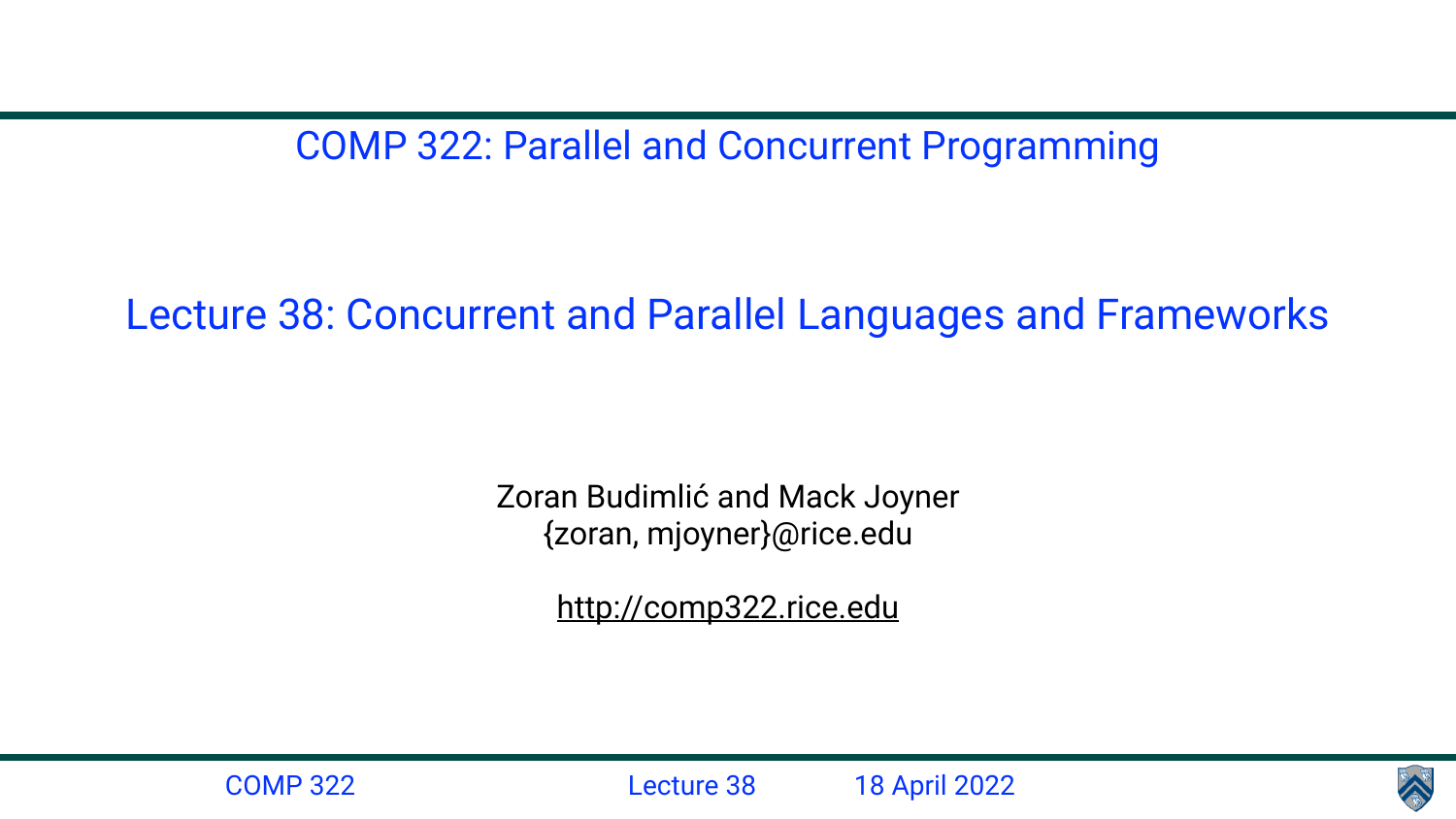

### What have we learned in this course?

- Functional programming for parallelism
- Lazy computation, streams
- Futures and promises
- Data-driven programming approach
- Computation graphs and their properties
- Map/Reduce programming model
- Data-parallel programming model
- Loop parallelism
- Locality control
- Handling concurrency while avoiding deadlock/livelock/starvation
- Barrier and point-to-point synchronization
- Actor programming model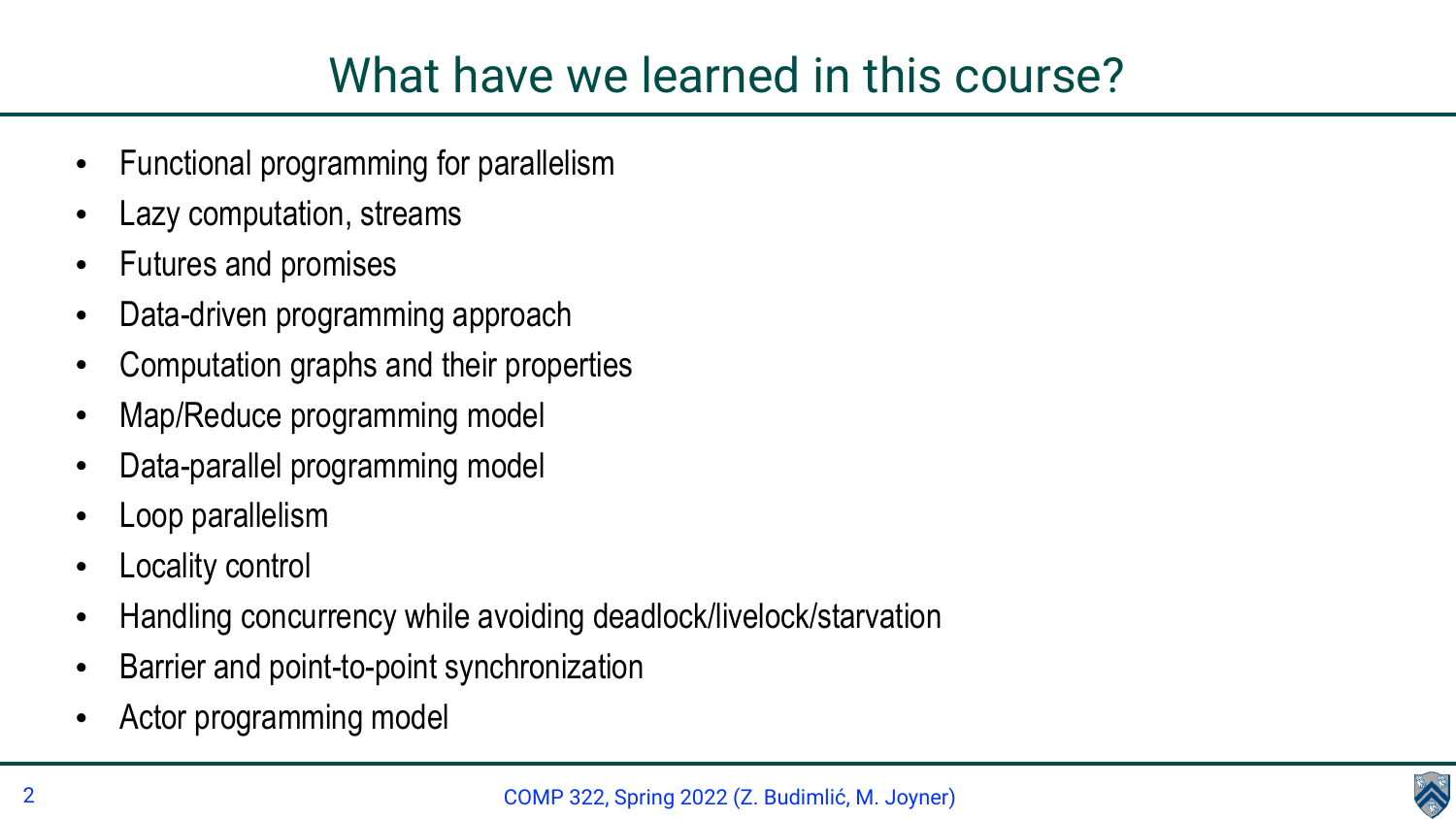



• Async/finish, futures/promises, loop parallelism, phasers, locality control, actors, isolation



- Habanero-Java and Habanero-C
- 
- HJlib is a library implementation of these features
- Still developed and improved
- Python, Scala, Rust, X10, OpenMP, Chapel, Java, C/C++
- There's also PCDP-Java
	- Coursera equivalent of COMP 322
- No streams

**https://habanero.cc.gatech.edu/**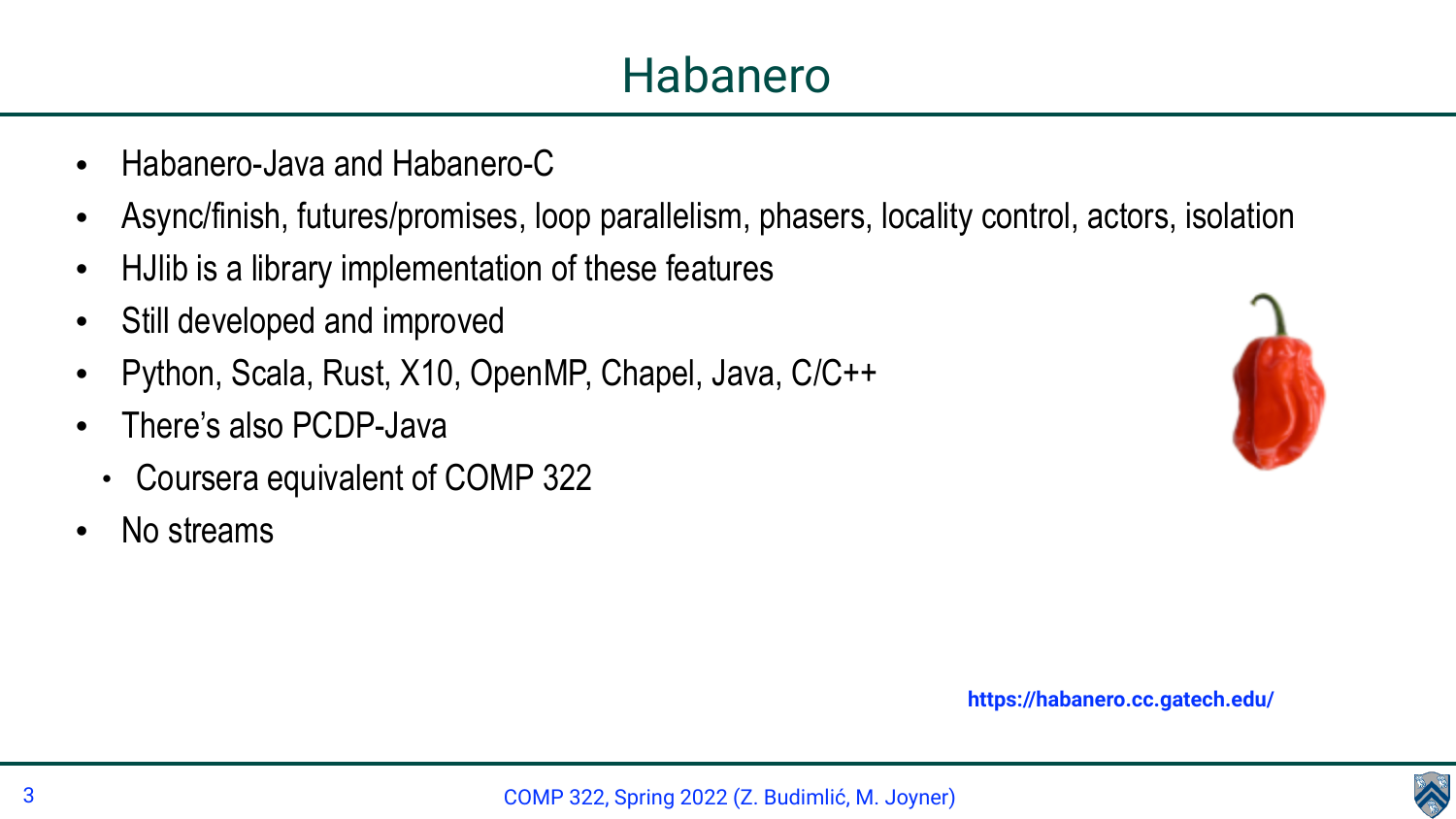

- Designed and developed at IBM
- 
- Ancestor of Habanero Java
- Originally based on Java, later switched to Scala
- Async, finish, loop parallelism, clocks (phasers), locality control
- No abstract metrics, data-driven execution, actors, streams

• One of the original "Next-generation" Asynchronous Partitioned Global Address Space projects

**http://x10-lang.org/**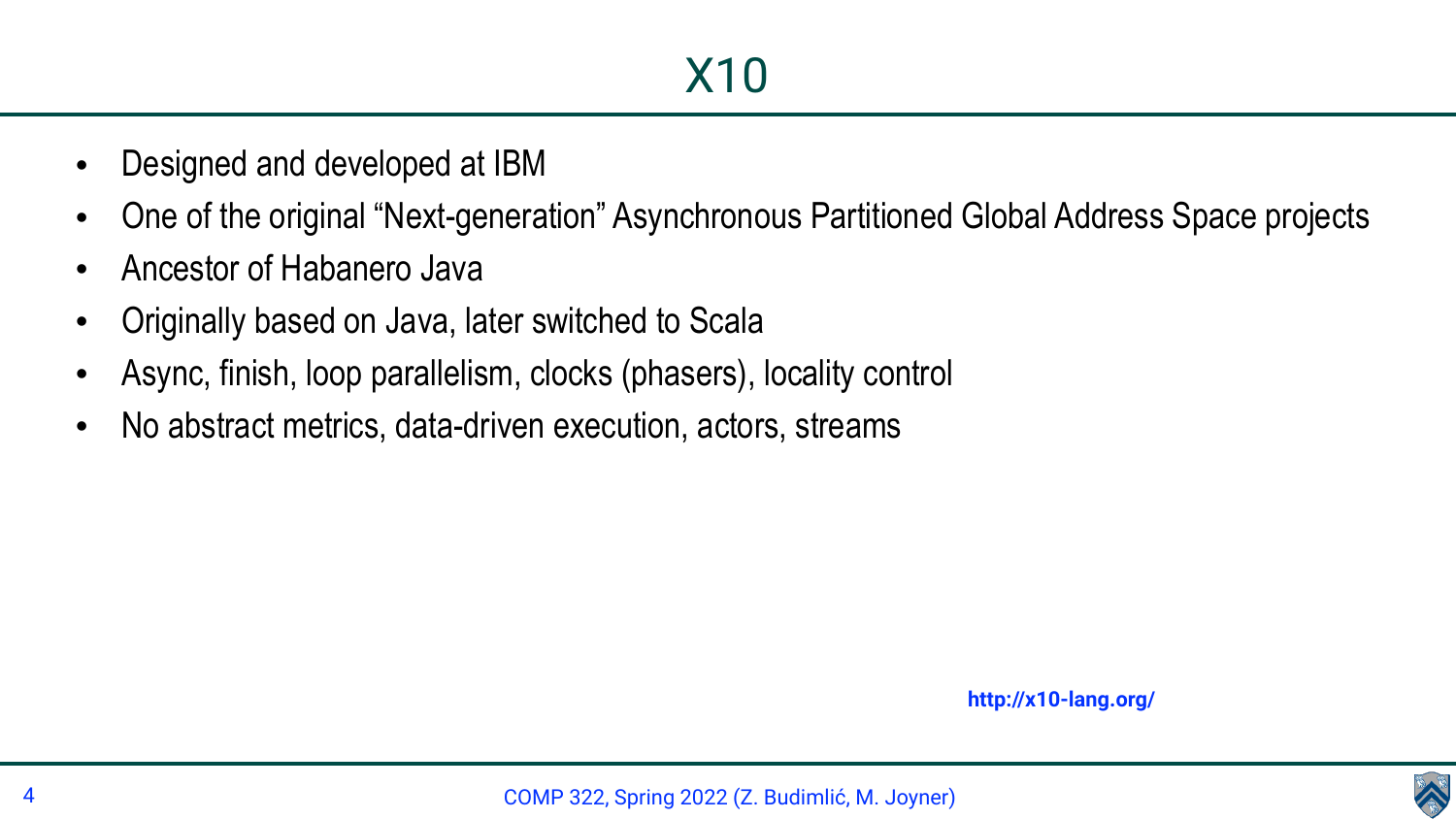

# Chapel



- Designed, implemented and maintained by Cray
- Partitioned Global Address Space
- Loop parallelism, task parallelism
- **Locality control**
- Distributed system execution
- Tasks, futures, promises
- No phasers, actors, abstract metrics, data-driven execution

**https://chapel-lang.org/**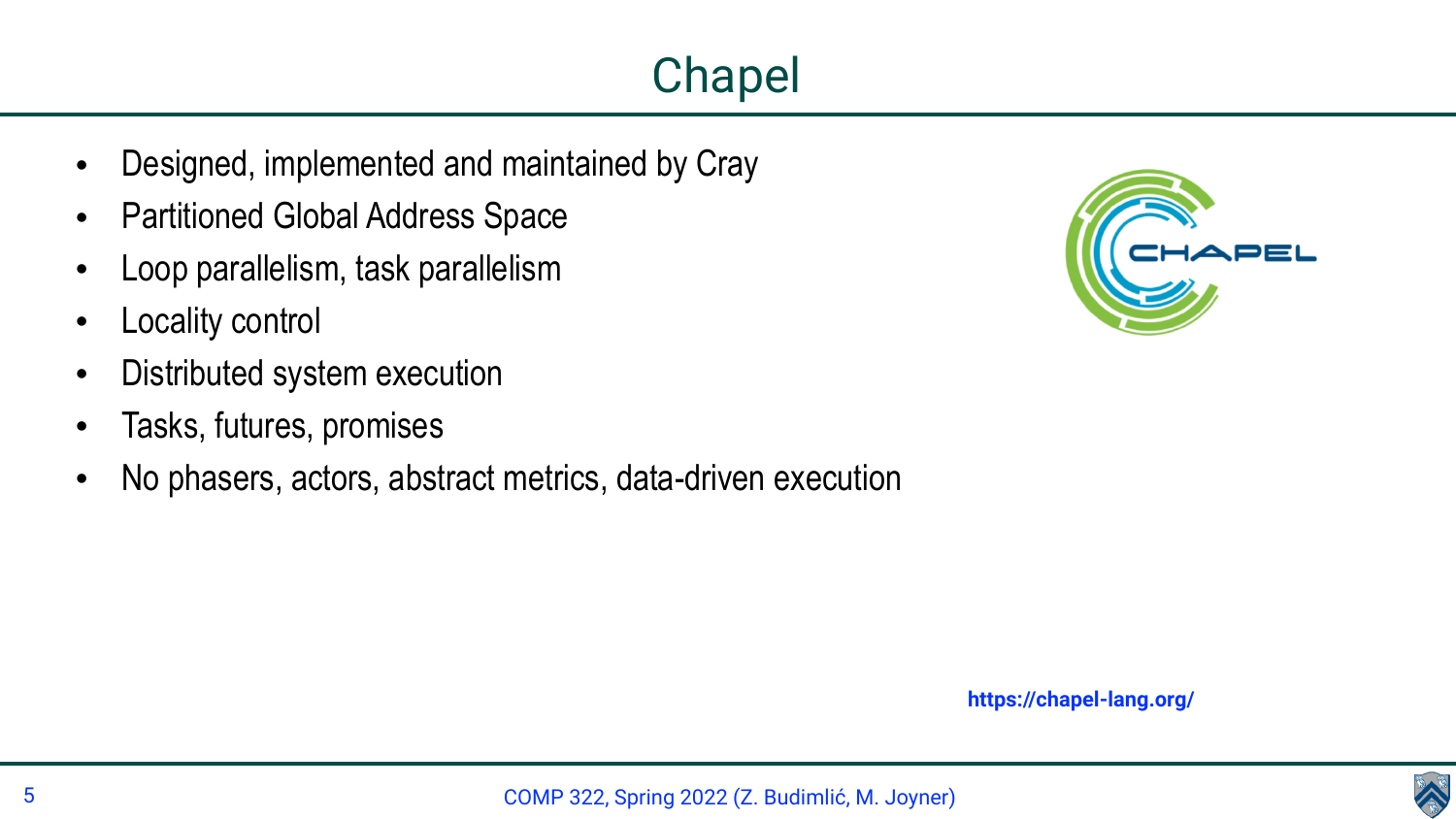



- From the creators of IntelliJ
- Based on Java
- Multi-paradigm programming language
	- Functional, object-oriented
- Lots of support for functional programing
- More compact than Java
- Fully interoperable with Java
- Support for coroutines: very similar to asyncs and future tasks
- Low-level synchronization between tasks
- **Channels**
- No loop parallelism, phasers, abstract metrics, streams, locality control, actors





**https://kotlinlang.org/**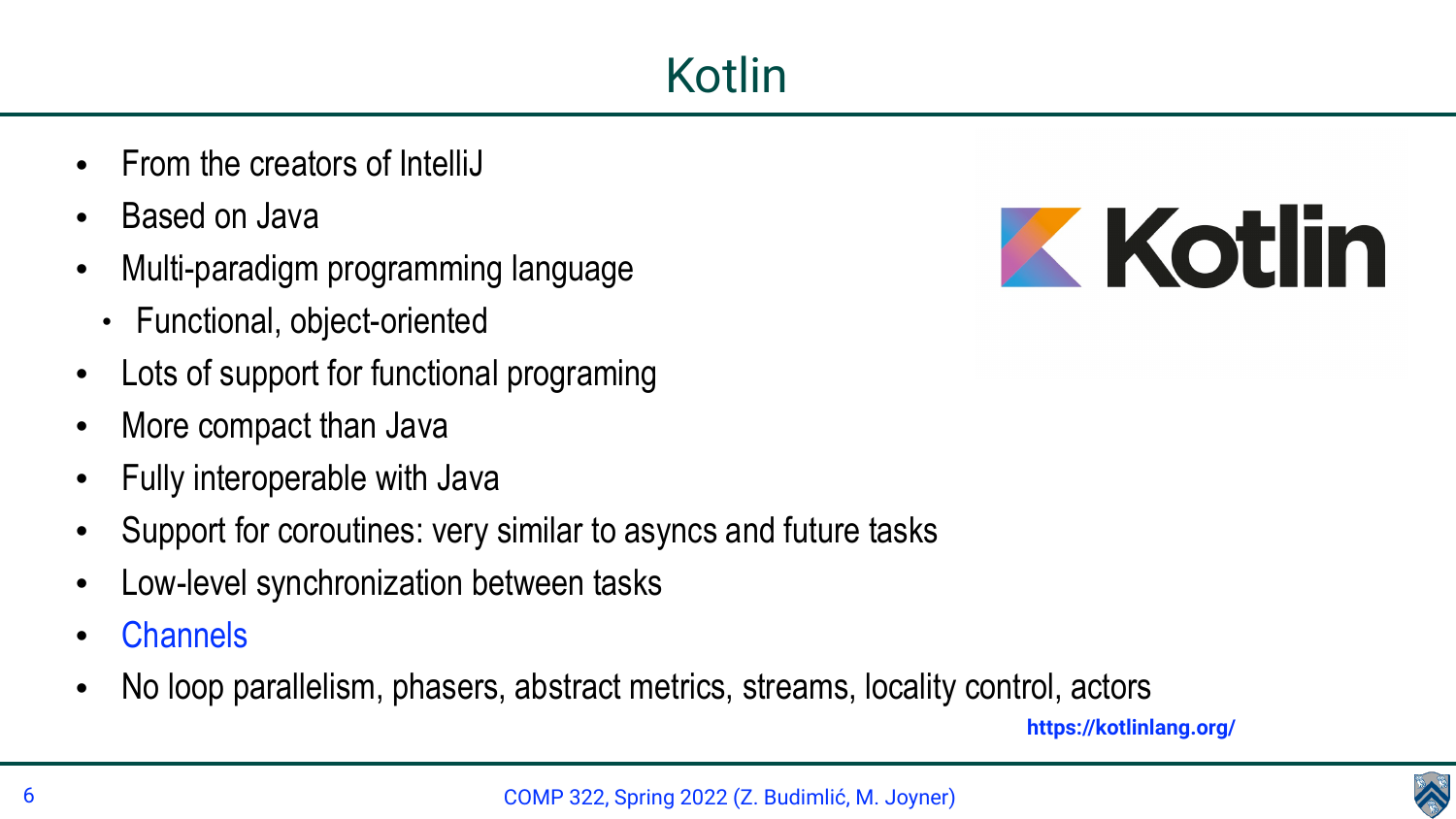



- Multi-paradigm, object-oriented, concurrent language
- Goroutines (asyncs)
- **Channels**
- Concurrency control structures
	- Sending messages between coroutines
- 

### • No phasers, loop parallelism, futures/promises, abstract metrics, actors, locality control

**https://go.dev/**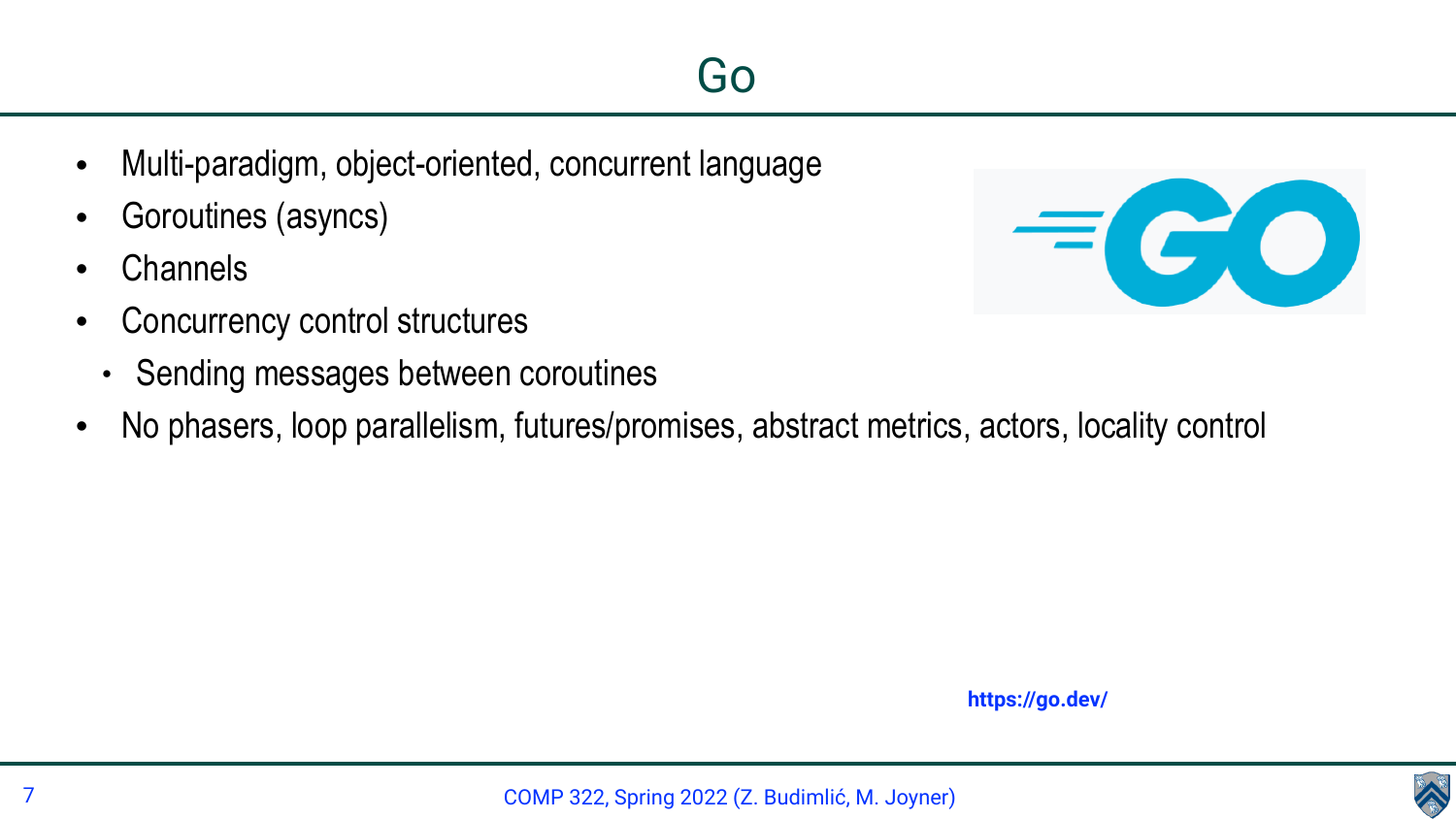

- Multi-paradigm programming language
- **Threads**
- Message passing
- Shared-state safe concurrency
- Extensible concurrency with Sync (similar to Java Synchronized) and Send traits
- No phasers, loop parallelism, async/finish, futures/promises, actors, locality



**https://www.rust-lang.org/**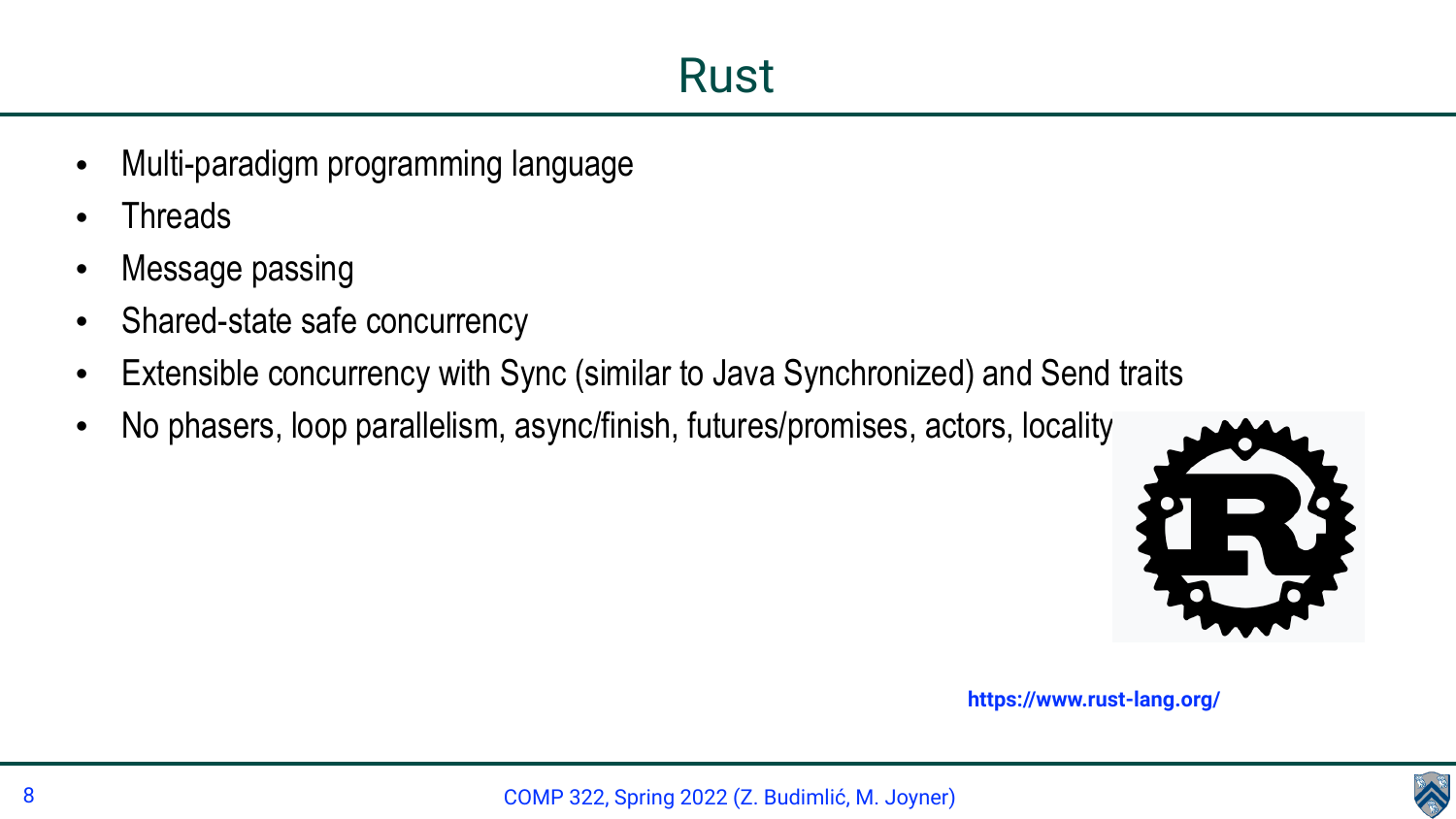





- Language developed at MIT
	- Commercialized and bought by Intel
- Task-parallel programming model
- Lots of advances in the work-stealing load balancing runtime techniques
- Implicit "finish" for every function
- No loop parallelism, phasers, abstract metrics, actors

**https://cilk.mit.edu/**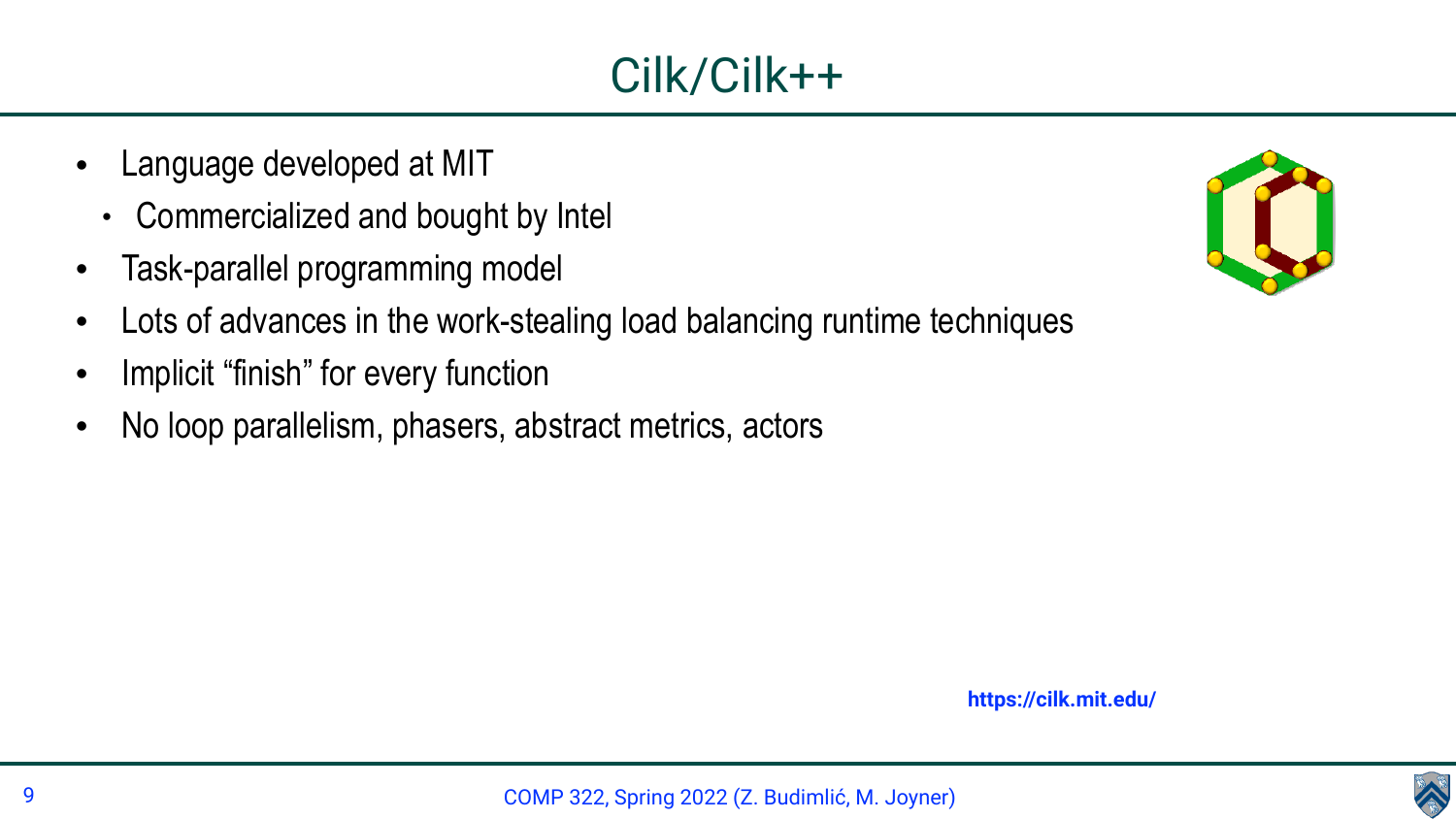





- Library based approach
- Aimed at data science, machine learning, data processing
- Futures and actors
- No task-level parallelism on shared memory
- No abstract metrics, phasers, loop parallelism

**https://www.ray.io/**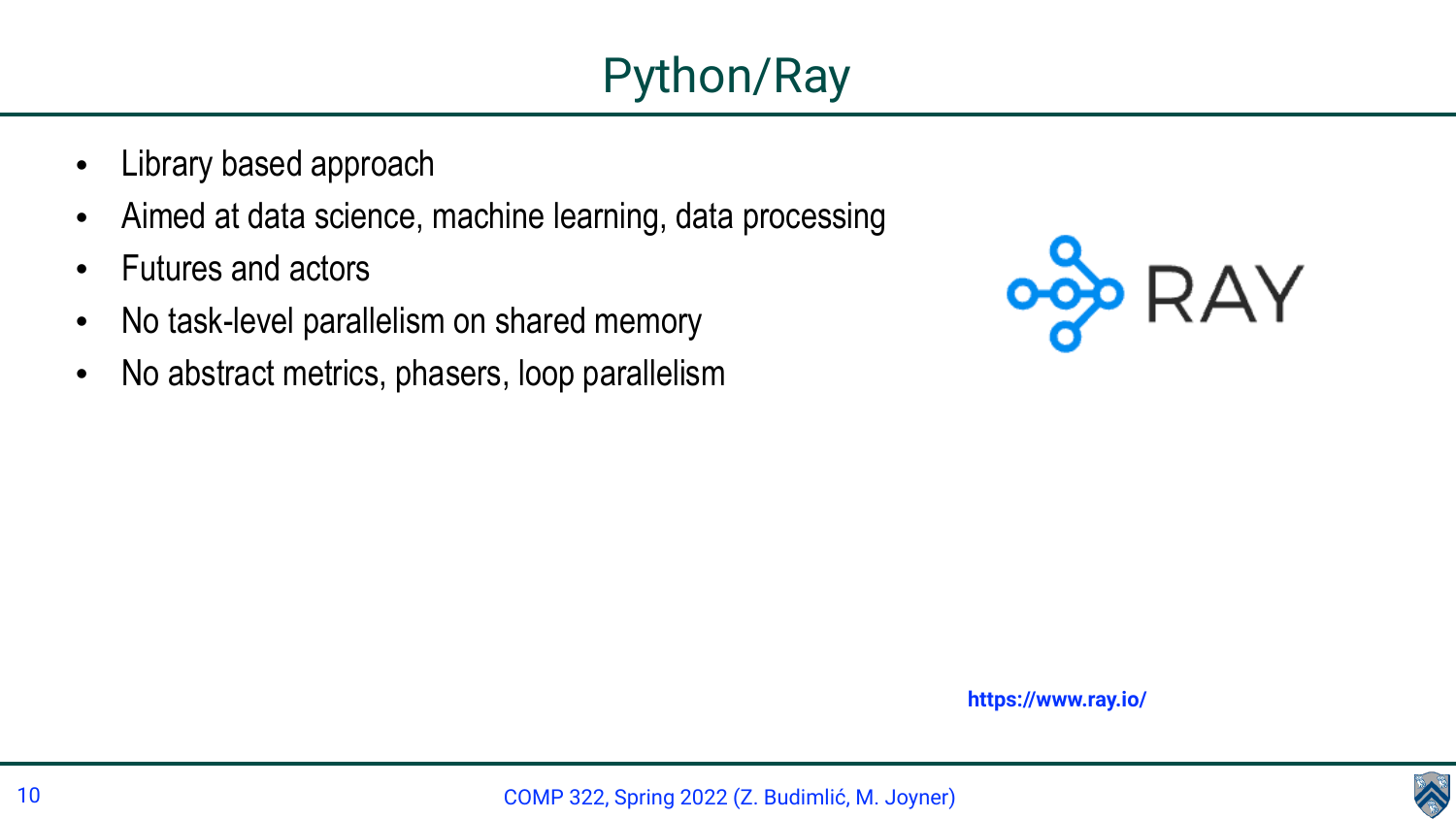





- Functional, Java-based multiparadigm language
- Futures/promises
- **Channels**
- Data-driven programming model
- **Actors**
- No abstract metrics, phasers

**https://www.scala-lang.org/**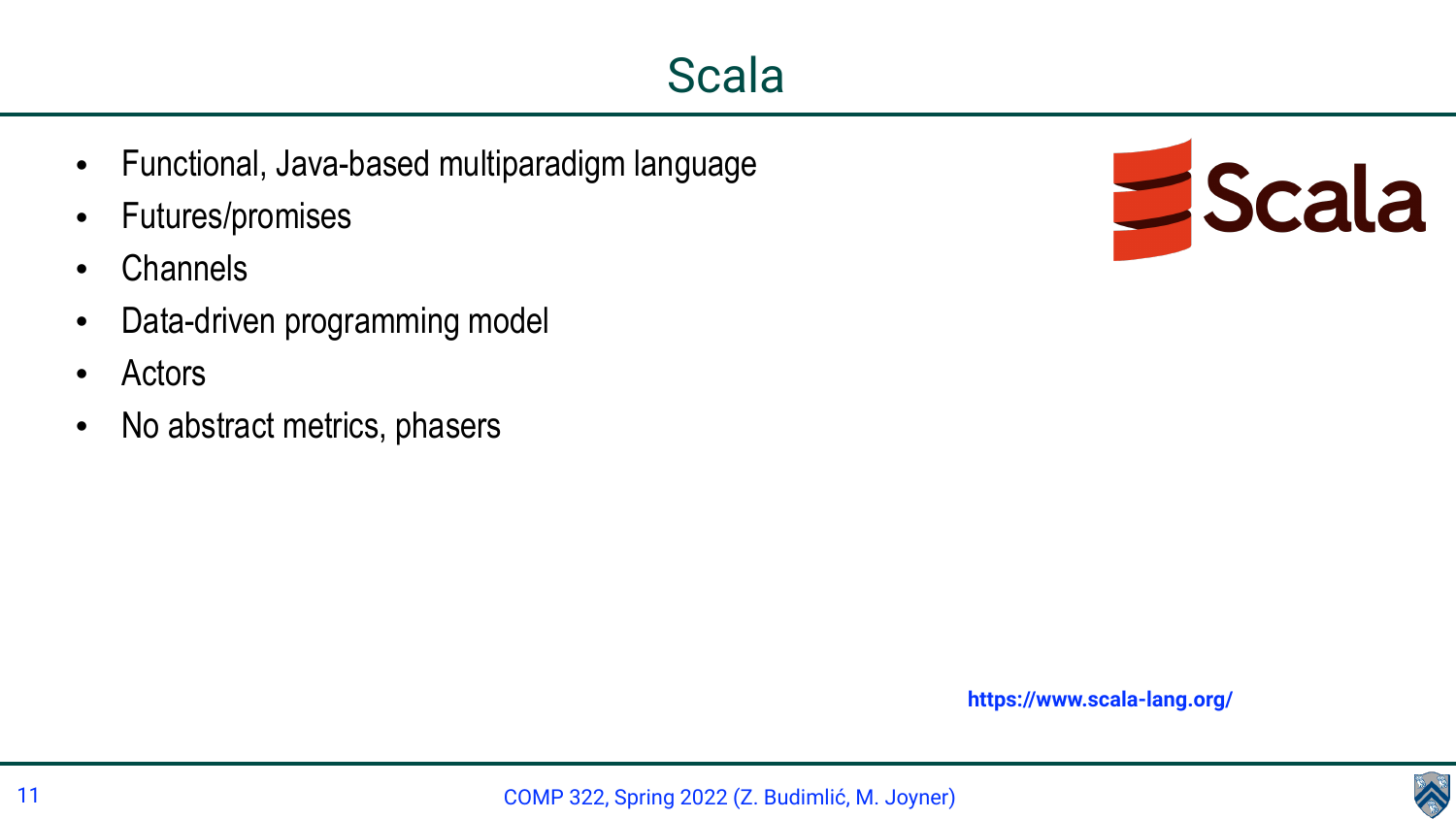

## Haskell



- Functional programming language
- Lazy computation!
- Haskell threads
- "Pure" parallelism deterministic
- No race conditions, no deadlocks
- Concurrency between IO and computation
- Synchronizing variables
- Channels, futures, promises
- par, pseq, force functions
- No loop paralelism, abstract metrics, phasers, actors

**<https://www.haskell.org>**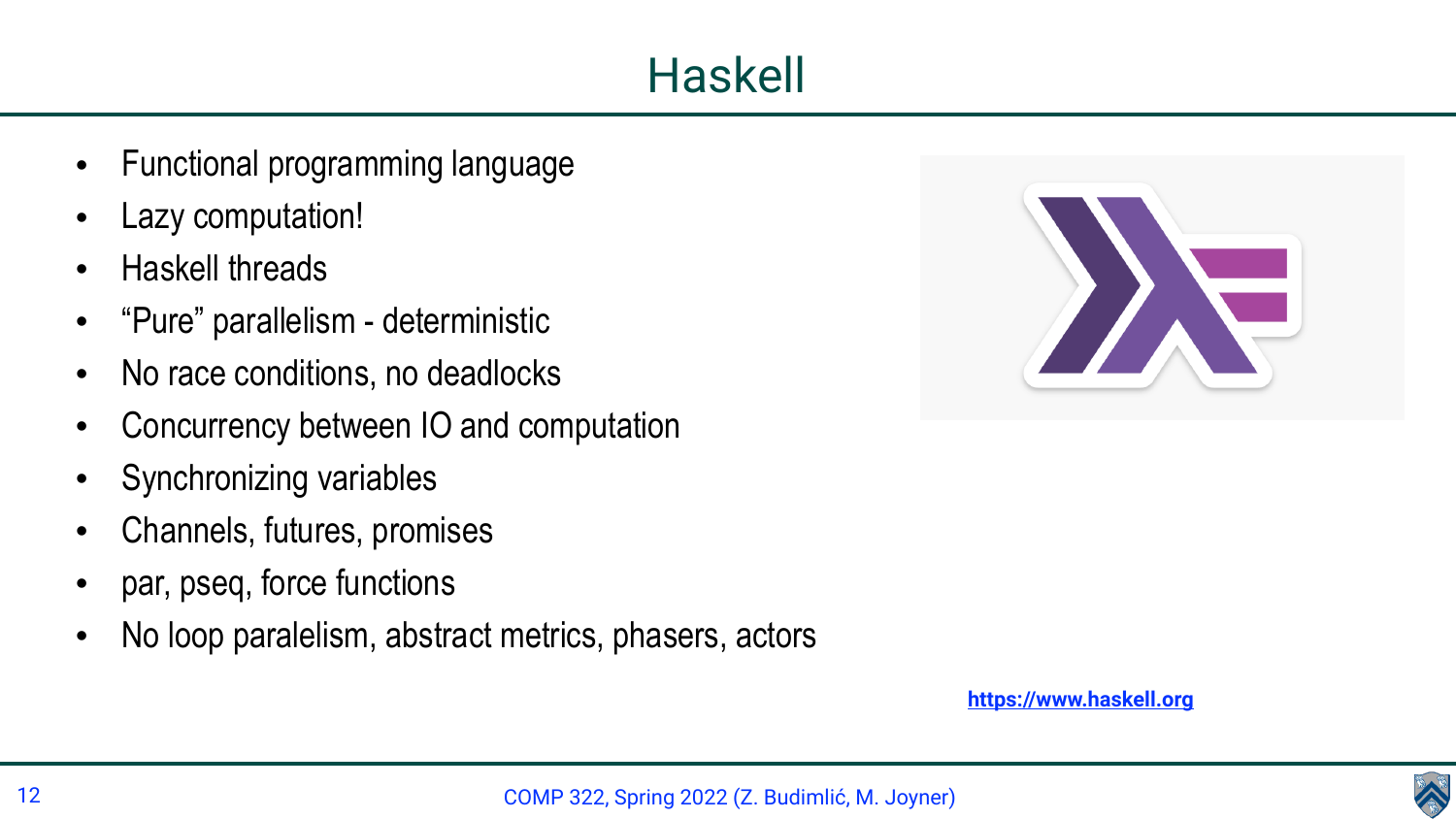



- Data-driven programming model
- Language and library based
- Java, C, C++, Scala, Python
- Tagged computation and data
- Easy to distribute
- Easy to checkpoint/restart
- Locality control
- No phasers, loop parallelism, futures/promises, abstract metrics, actors

**https://icnc.github.io/**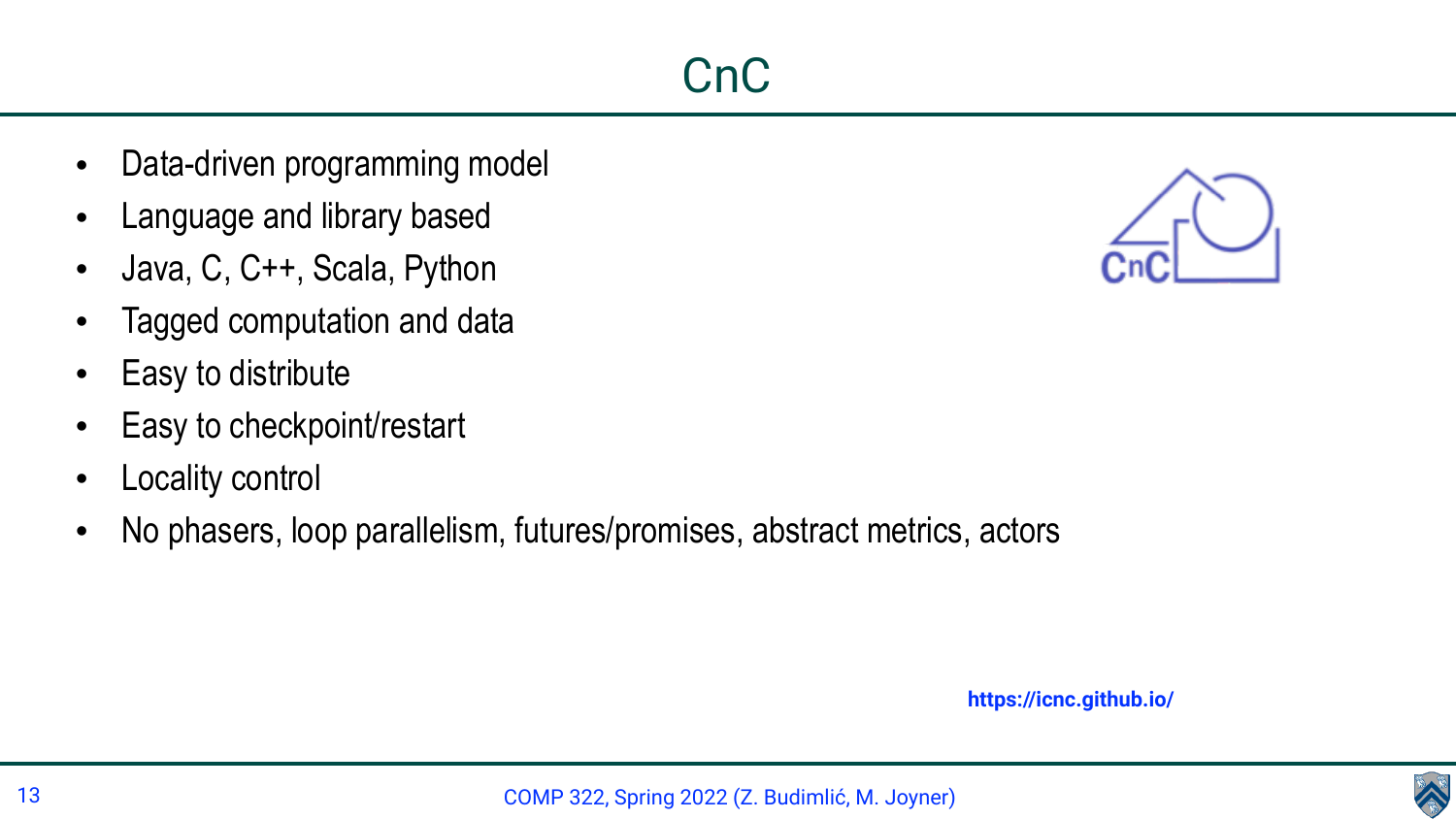



- Library-based
- $C/C++$
- Work-stealing runtime
- Tasks (asyncs), loop parallelism, locality control, concurrency mechanisms
- Parallel reductions, maps, filters
- No futures/promises, abstract metrics, phasers, actors

**https://www.intel.com/content/www/us/en/developer/tools/oneapi/onetbb.html#gs.xrs06b**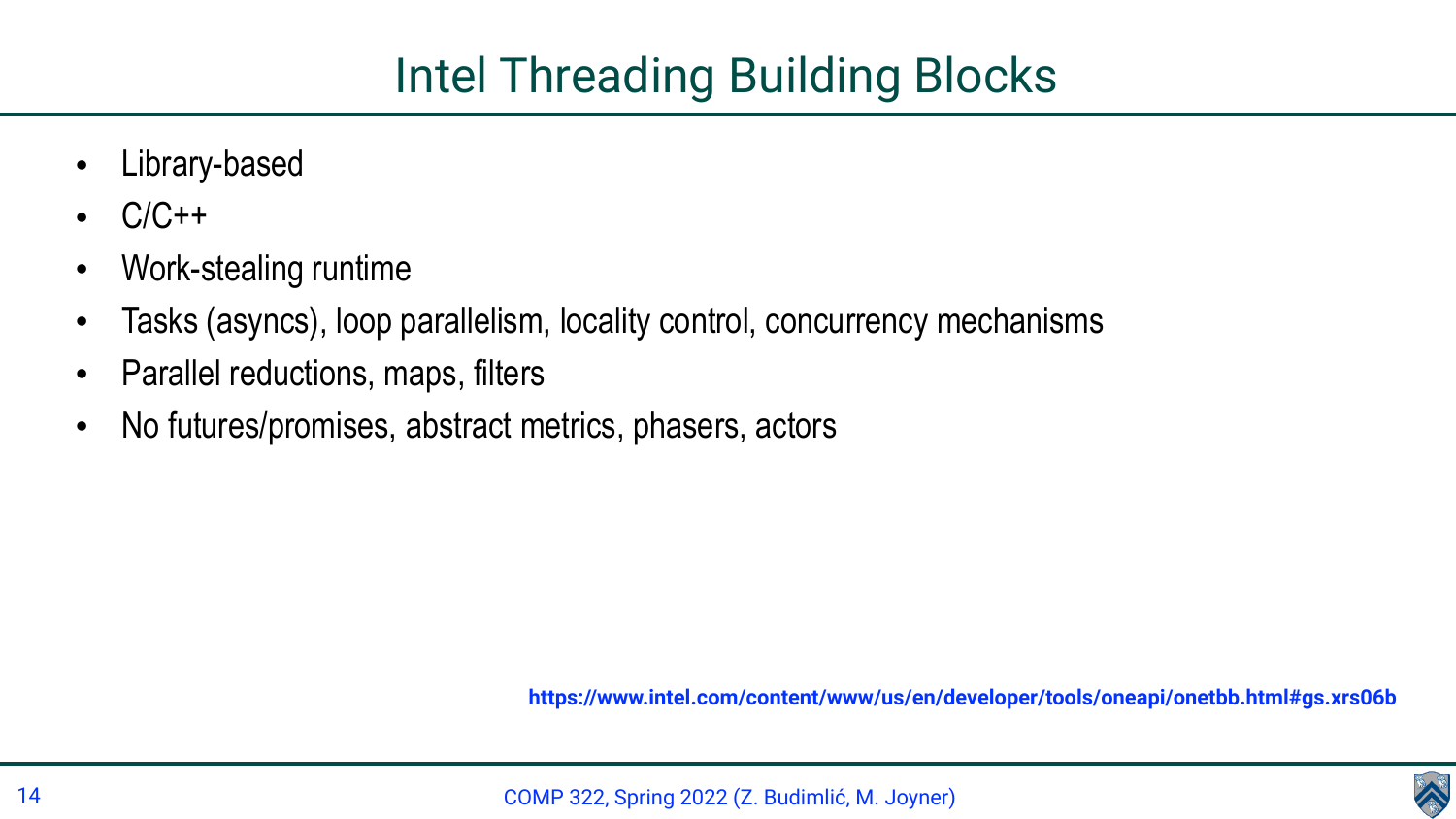





- Map/Reduce programming model
- Based on Java
- Distributed programming model for large scale computation
- No shared memory concurrency, async/finish, futures/promises, loop parallelism

**https://hadoop.apache.org/**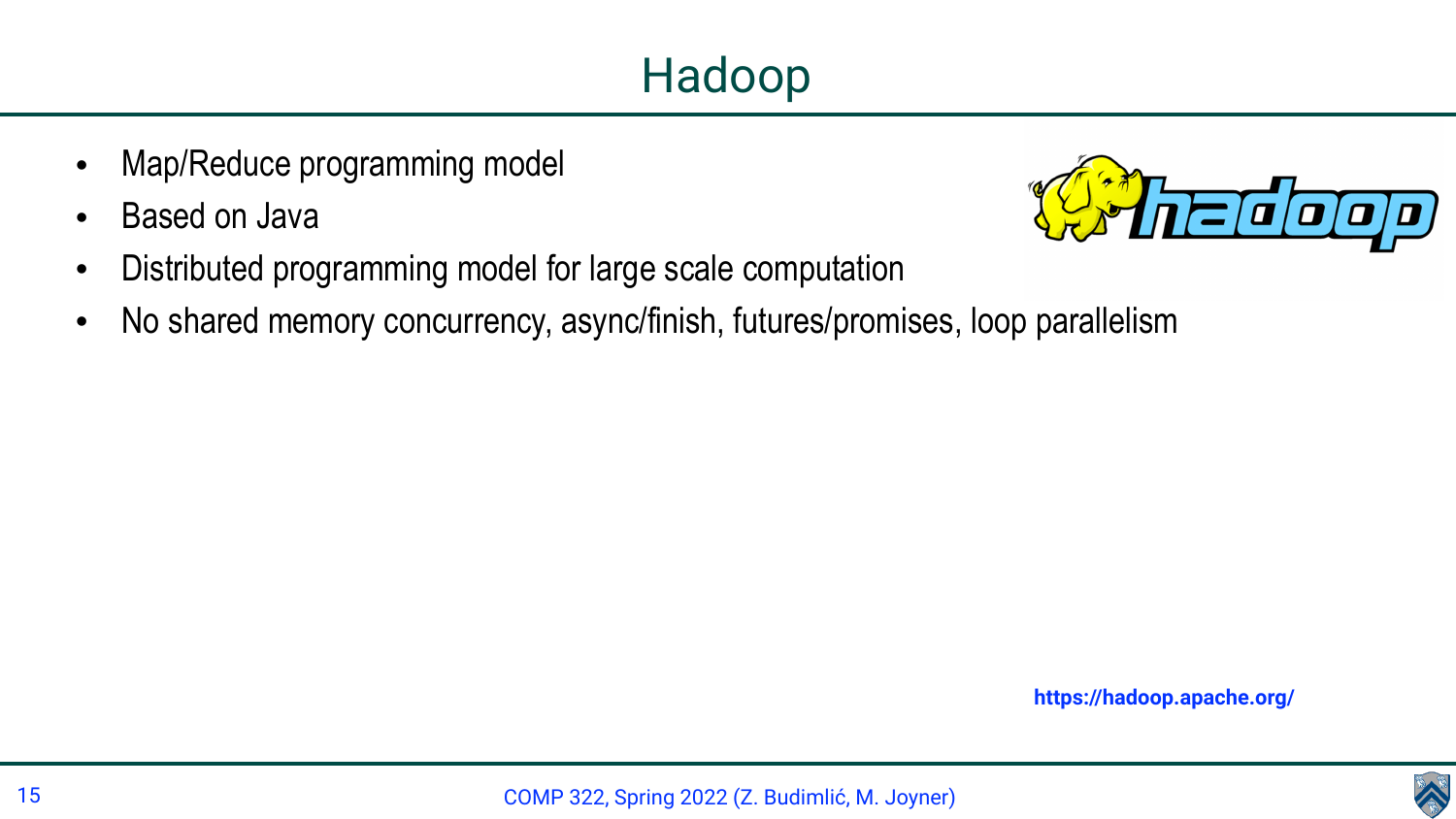





- Map/Reduce programming model
- Python, SQL, Scala, Java, R
- Distributed programming model for large scale computation
- Highly optimized in-memory computation
- No asyncs, futures/promises, loop parallelism, shared-memory synchronization

**https://spark.apache.org/**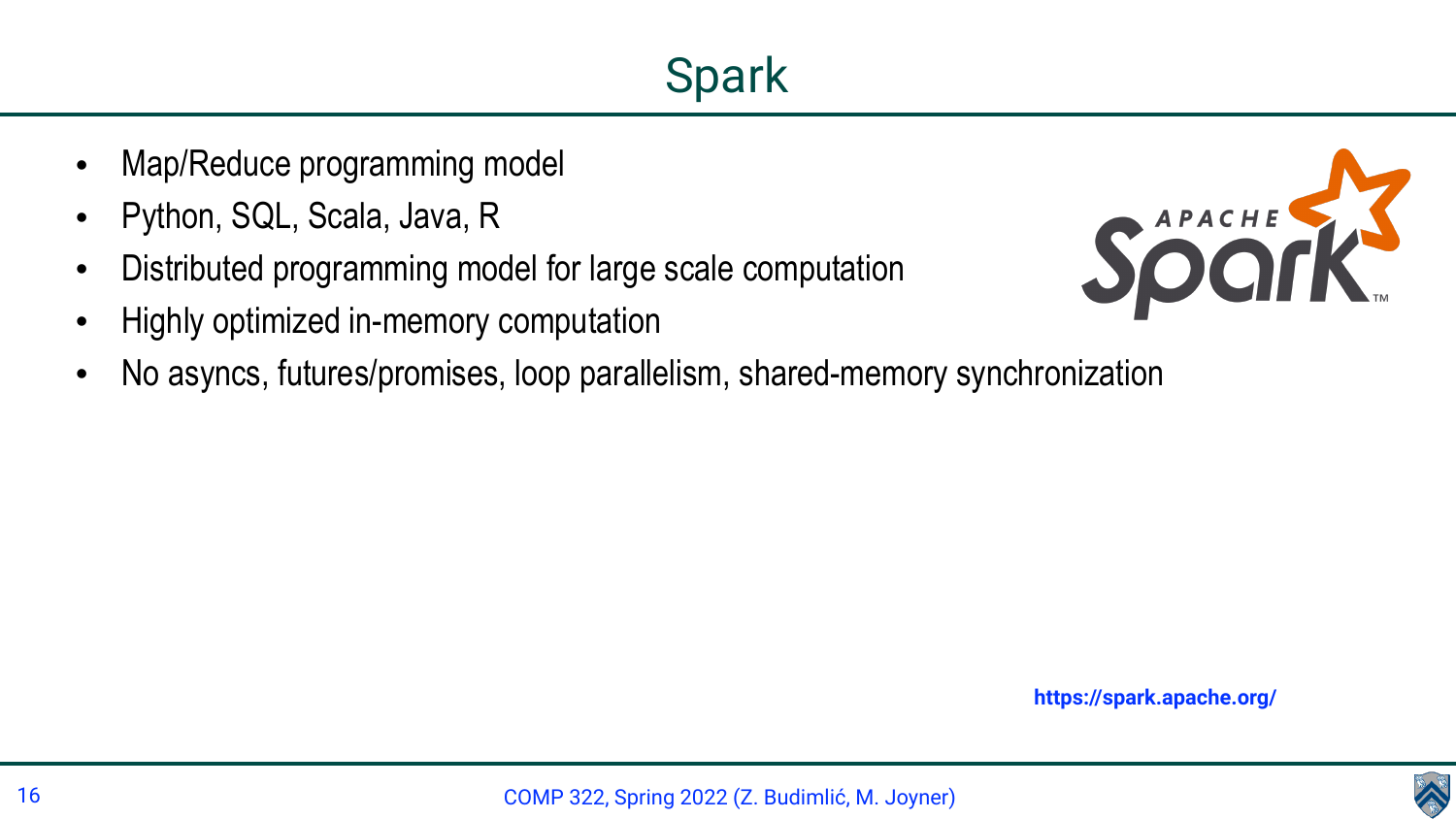

- Library-based approach
- Partitioned Global Address Space
- Make the distributed memory "look" like a shared memory
- One-sided communication
- Collective (barrier) synchronization
- Locality control, atomic operations
- Mostly C/C++ based
- Implementations for modern supercomputers with modern networking subsystems
- No asyncs, futures/promises, abstract metrics, actors, streams



**http://openshmem.org**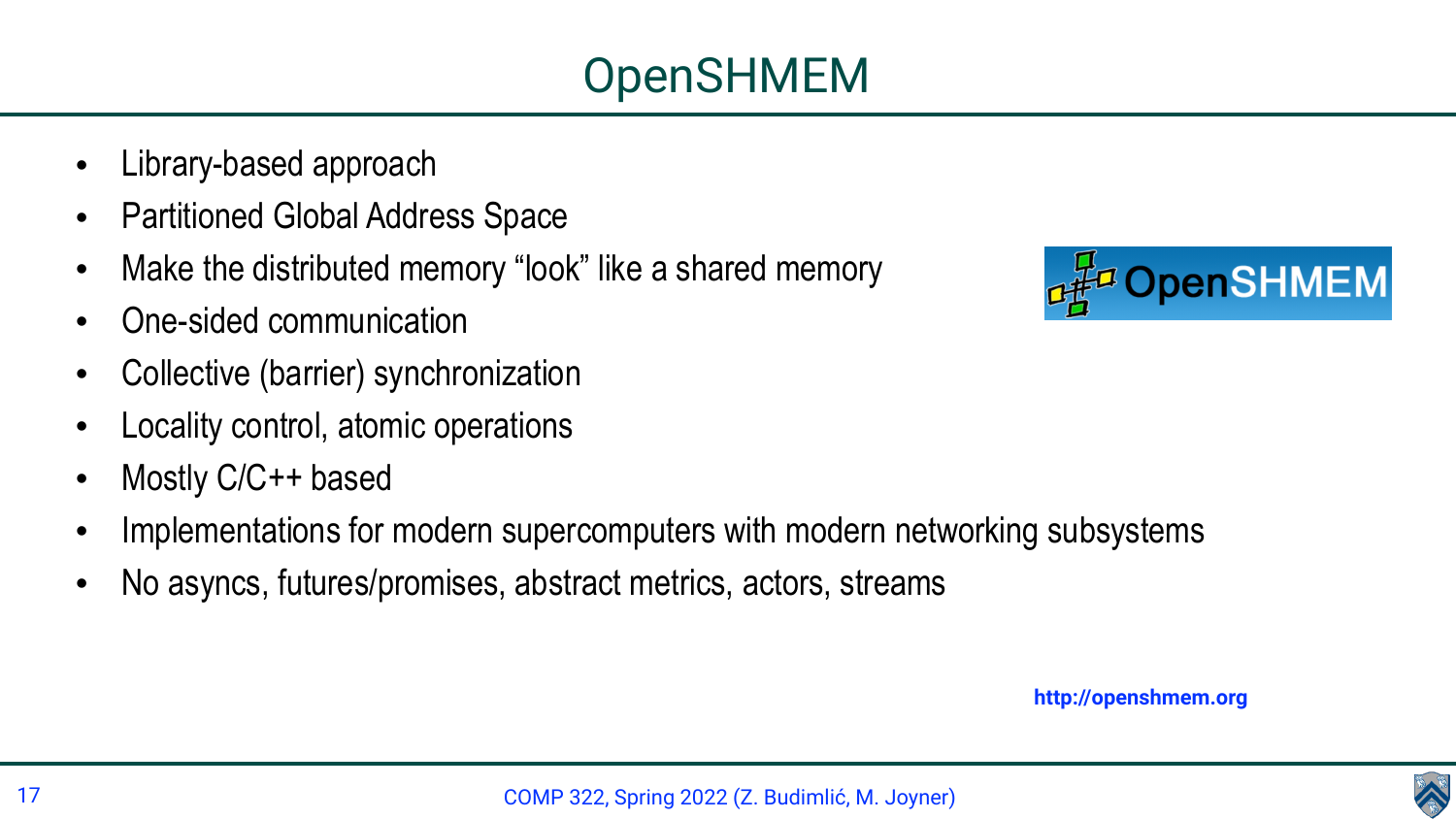





- Compiler/language extensions for existing languages
- C/C++ and Fortran
- Annotation (pragma) based approach
- Widely supported by modern C++ compilers
- Designed for shared-memory systems
- Loop parallelism, tasks, locality control
- Extensions for GPU programming
- No phasers, abstract metrics, streams, futures/promises, actors

**https://www.openmp.org/**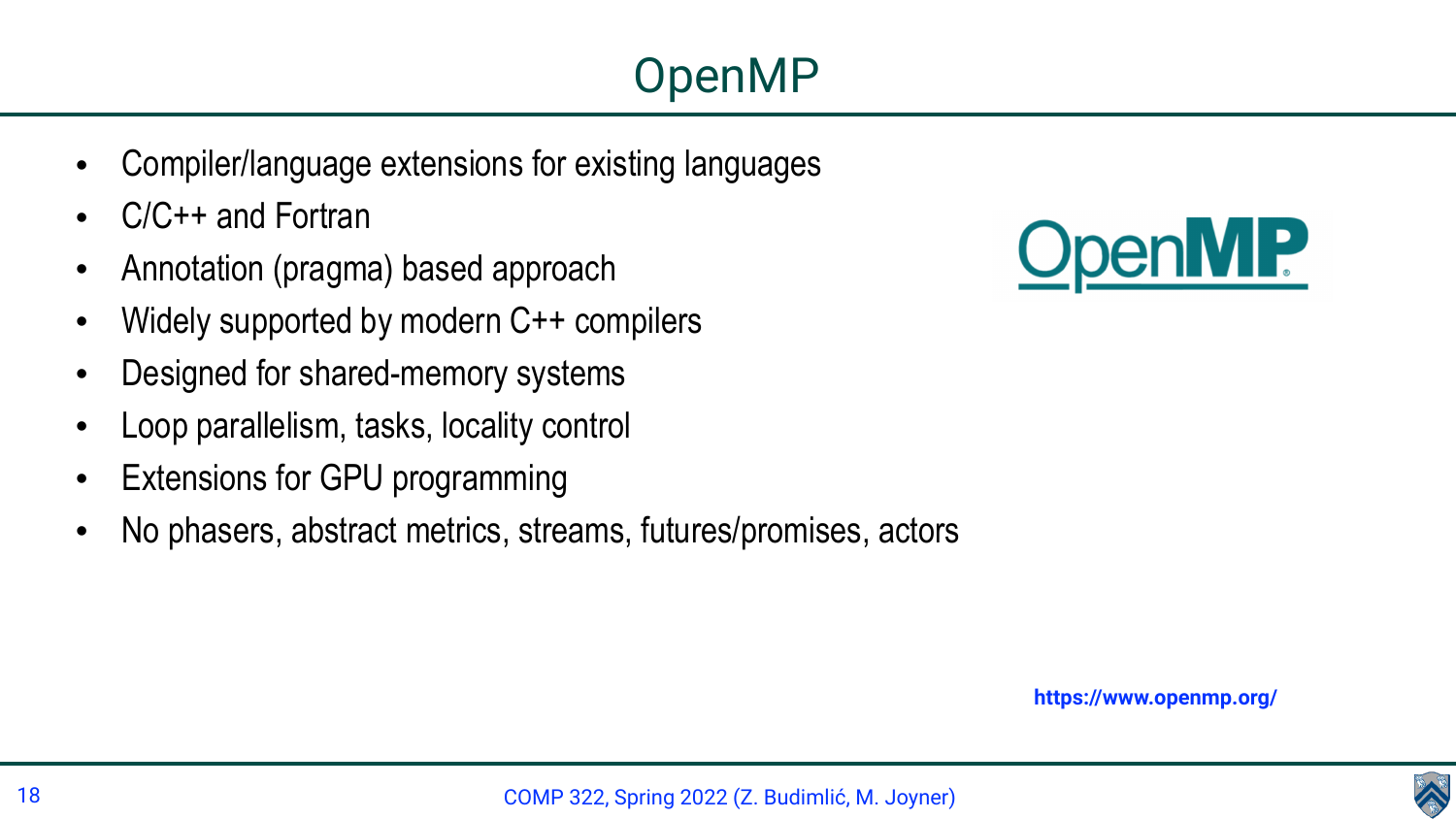



- Library framework
- Message-passing programming model
- Designed for distributed systems
- Implementations on top of several programming languages
	- $\cdot$   $C/C++$
	- Java
	- Fortran
	- Julia, MATLAB, OCaml, Python, R
- Implementations for most modern supercomputers
- No tasking, futures/promises, abstract metrics, streams, phasers
- "MPI + X" is still the most dominant approach, with X being OpenMP most of the time



MPI



**https://www.open-mpi.org/**